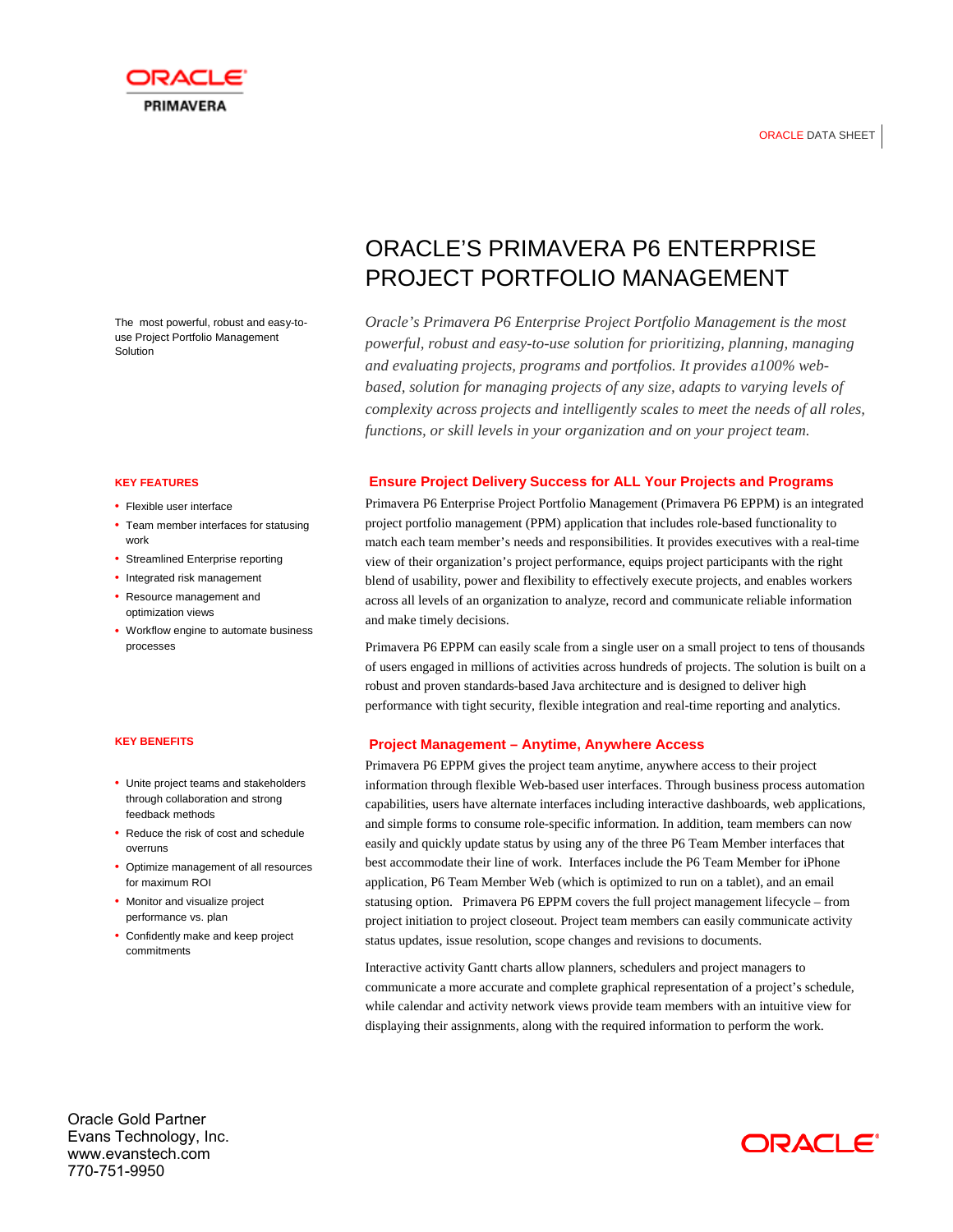# **Portfolio and Program Management – Prioritizing Projects and Optimizing Organizational Capacity**

With Primavera P6 EPPM project managers can be confident that their projects and programs are aligned with company strategic objectives. By providing a consistent overview and analysis of the portfolio or program as projects are added and removed, the Portfolio and Program Management module enables project managers to manage incoming demand and select just the right balance of projects – one that ensures resources are not overextended and that project performance can be easily quantified and communicated to project stakeholders.

### **Planning and Risk Management – Executing Complex Projects with Ease**

Many organizations have hundreds – even thousands – of projects underway at any given time. Crossing normal business hierarchies and chains of command, these projects present an organization-wide management challenge. Primavera P6 EPPM helps business management meet that challenge head-on with a Planning and Scheduling module. The module allows project managers to successfully manage the entire project lifecycle.

Primavera P6 EPPM is ideal for organizations that need to simultaneously manage multiple projects and support multi-user access, since it provides multi-user, multi-project functionality (with the ability to extend functionality based on user-definable data). It also offers scheduling and resource control capabilities and support for multi-tiered project hierarchies, resource scheduling, data capture and customizable views.

Functionality including industry-standard risk management and robust reporting and analytics, enables project driven organizations to create achievable resource-optimized, risk-adjusted plans, find ways to deliver projects more efficiently, and never be surprised by unexpected issues, risks or downward trends across projects.

#### **Resource Management – Matching People with Projects**

Supporting both top-down and bottom-up resource request and staffing processes, Primavera P6 EPPM makes it easy for project and resource managers to communicate their requirements and decisions throughout a project's lifecycle. By providing a graphical analysis of resource and role utilization, Primavera P6 EPPM helps project teams manage resources in a dynamic environment. This allows managers to see where resources are being used across all programs and projects, as well as their forecasted future use. Because all information is located in one centralized system, resource conflicts become apparent to project and resource managers, eliminating unexpected delays or unforeseen resource limitations. The result: greater visibility into resource demand and capacity means maximized resource use.

# **Collaboration and Content Management – Improving Organizational Performance through Collaboration**

Primavera P6 EPPM facilitates team-based collaboration to improve decision-making, streamline coordination and improve efficiency with new business process automation capabilities. For example, it incorporates collaboration and communication, through graphical workflow modeling and interactive configurable forms, into the typical work process instead of requiring project team members to put work aside to communicate and collaborate.

The solution's integration to email and mobile devices improves communication between project managers, schedulers and field personnel on a per activity basis. ensures that project schedules stay on track and that delays are minimized.

In addition, existing enterprise content management systems capabilities can be leveraged through Primavera P6 EPPM in order to meet the increasing demand of project documentation

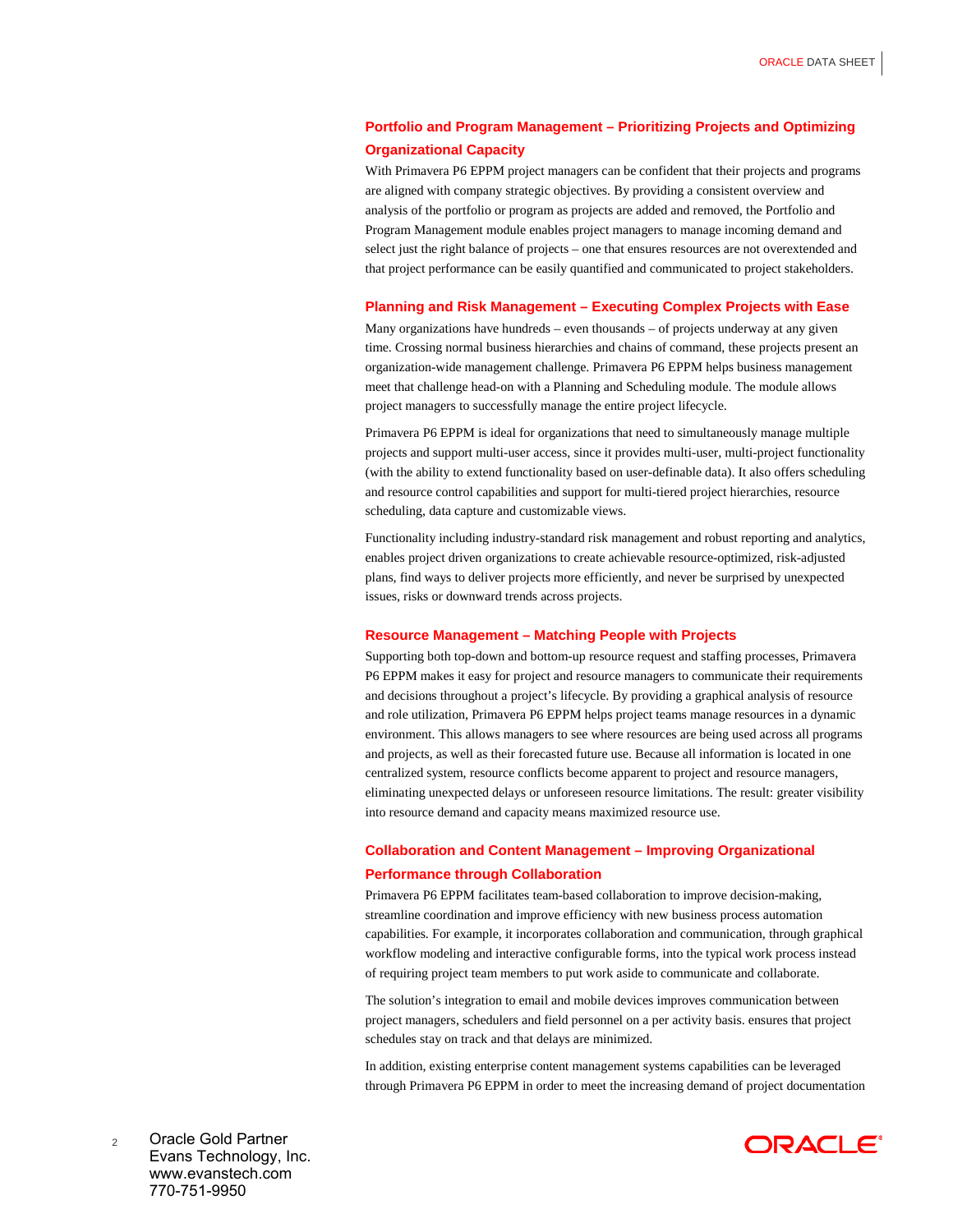control and accessibility.

### **BUSINESS VALUE**

Oracle's Primavera P6 Enterprise Project Portfolio Management solution helps organizations complete projects on-time and within budget by enabling them to prioritize, plan, manage, and evaluate projects, programs and portfolios across the enterprise.

#### **RELATED PRODUCTS**

Primavera P6 EPPM works with the following Oracle Primavera project portfolio management applications:

- Primavera P6 Analytics
- Primavera Contract Management
- Primavera Risk Analysis
- Primavera P6 Reporting Database
- Primavera Web Services
- Primavera Gateway
- Primavera Unifier
- Primavera Inspire for SAP
- Primavera Earned Value Management
- Primavera Portfolio Management

# **Time Sheets – Tracking Progress to Gain Insights into Costs and Resource Use**

Primavera P6 EPPM makes it easy for managers to track, capture, and analyze the time team members spend on project-based work by providing them with time sheets that are automatically populated with their own assignments across all projects. Team members can then record both project time (that is, time spent on each task) and non-project time (such as personal time off). They can also provide additional information directly to the project manager, including document updates, status notifications, and other pertinent feedback.

### **Reporting and Analytics – Driving Sound Decision-Making**

Primavera P6 EPPM allows you to schedule and deliver timely and relevant project information through email, content repository, file share and printer. Users can choose from over 40 standardized reports or produce custom reports in various formats including .pdf, .csv, and .xml, through its integrated reporting system. In addition, Oracle offers the powerful Primavera P6 Reporting Database, an add-on that enables users to create operational reports and business intelligence on projects and programs, using any third-party reporting and business intelligence tool.

#### **Integration – Interoperating with Ease**

Primavera P6 EPPM makes it easy for project and program managers to create custom solutions by taking advantage of its Primavera Gateway, Primavera Web Services, and Integration Applications Programming Interface (API).

Oracle's Primavera Gateway is an extensible integration solution with configuration and customization options for each business application that provide enterprise-wide project, portfolio, and resource management transparency and ensures data consistency between applications.

Oracle's Primavera Web Services provides enterprise-level integration capabilities to connect Primavera solutions to existing line-of-business systems, to help increase productivity and project success.

Oracle's Primavera Integration API provides scalability, security and performance for realtime application integrations, integrates with large, complex data sets, and supports simple, standalone applications through complex remote integrations.

#### **Security**

By taking advantage of the powerful security features available in Primavera P6 EPPM, organizations can protect data from unauthorized changes and ensure that only users with the appropriate permissions can access project-related information. As a result, multiple users in an organization can work simultaneously on the same projects – without worrying about access or version control.

Organizations can also implement field-level security to provide complete control and flexibility needed when project participants are providing real time status updates to the project schedule.

Oracle Gold Partner Evans Technology, Inc. www.evanstech.com 770-751-9950

3